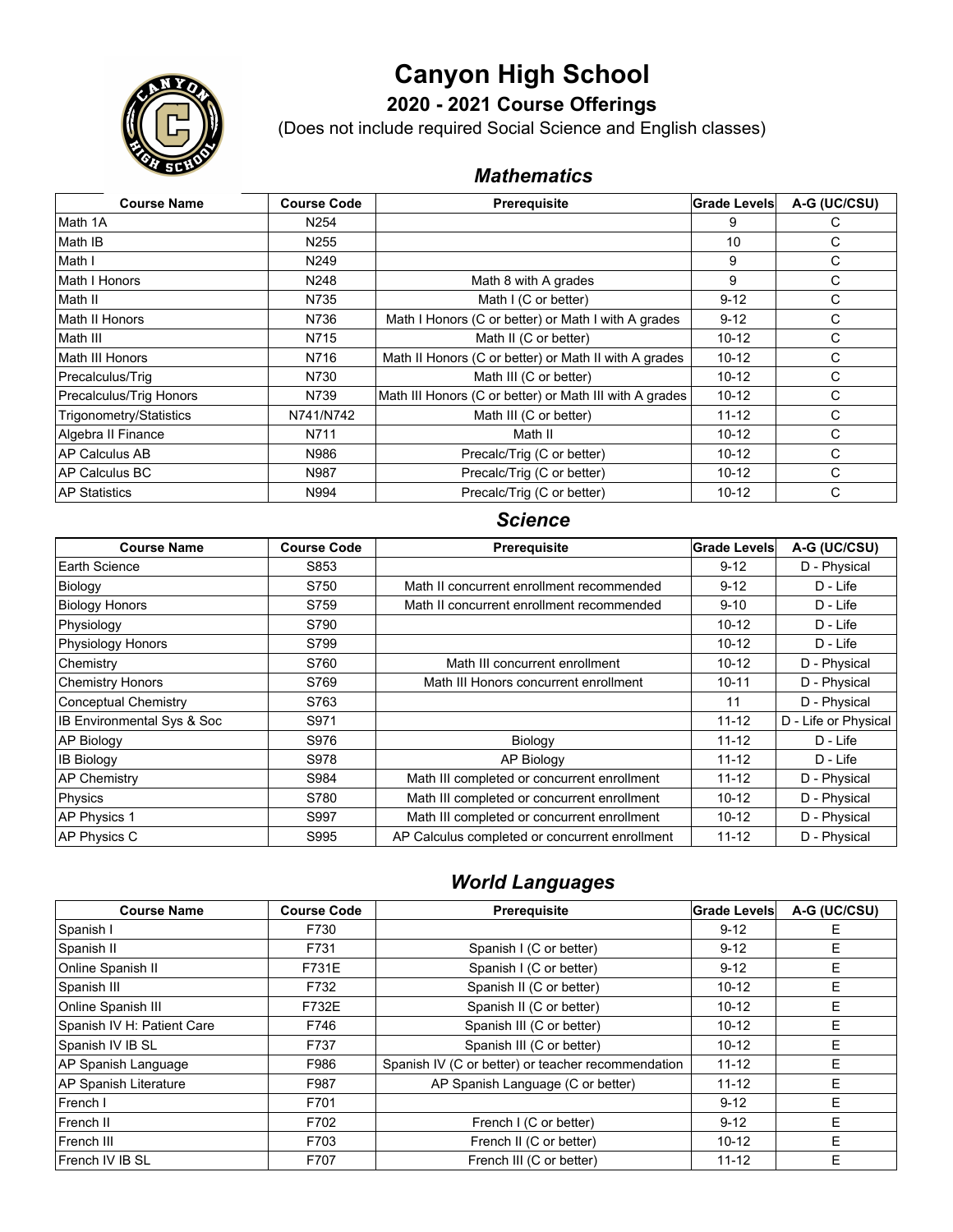| <b>AP French</b>                | F976  | French IV (C or better)   | $11 - 12$ |  |
|---------------------------------|-------|---------------------------|-----------|--|
| Chinese I                       | F751  |                           | $9 - 12$  |  |
| <b>Online Chinese I</b>         | F751E |                           | 12        |  |
| Chinese II                      | F752  | Chinese I (C or better)   | $9 - 12$  |  |
| <b>Online Chinese II</b>        | F752E | Chinese I (C or better)   | $9 - 12$  |  |
| Chinese III                     | F753  | Chinese II (C or better)  | $10 - 12$ |  |
| Online Chinese III              | F753E | Chinese II (C or better)  | $9 - 12$  |  |
| Chinese III H: Entrepreneurship | F762  | Chinese II (C or better)  | $10 - 12$ |  |
| Mandarin IB SL                  | F756  | Chinese III (C or better) | $11 - 12$ |  |
| <b>IAP Chinese</b>              | F755  | Mandarin IB (C or better) | $11 - 12$ |  |
|                                 |       |                           |           |  |

## *Visual and Performing Arts*

| <b>Course Name</b>            | <b>Course Code</b> | Prerequisite                     | Grade Levels | A-G (UC/CSU) |
|-------------------------------|--------------------|----------------------------------|--------------|--------------|
| Art I                         | A701               |                                  | $9 - 12$     | F            |
| Art II                        | A703               | Art I (C or better)              | $10 - 12$    | F            |
| Art III                       | A710               | Art II (C or better)             | $10 - 12$    | F            |
| Art IV                        | A712               | Art III (C or better)            | $11 - 12$    | F            |
| AP Studio Art                 | A987               | Teacher approval                 | $10 - 12$    | F            |
| <b>Theater Arts I</b>         | L916               |                                  | $9 - 12$     | F            |
| Theater Arts II               | L917               | Theater I                        | $10 - 12$    | F            |
| Theater Arts III              | L918               | Theater II                       | $10 - 12$    | F            |
| Drama Workshop                | L914               | Theater III and teacher approval | $10 - 12$    | F            |
| Media Writing and Production  | O734               | Teacher approval                 | $10-12$      | F            |
| Bass Clef Chorus (Male)       | M800               |                                  | $9 - 12$     | F            |
| <b>Treble Clef Chorus</b>     | M810               |                                  | $9 - 12$     | F            |
| Concert Choir (Mixed)         | M830               | Teacher approval                 | $9 - 12$     | F            |
| <b>Chamber Singers Honors</b> | M841               | Teacher approval                 | $9 - 12$     | F            |
| Adv. Treble Ensemble          | M850               | Teacher approval                 | $9 - 12$     | F            |
| Symphonic Band (Spring)       | M720               |                                  | $9 - 12$     | F            |
| Color Guard                   | M770               |                                  | $9 - 12$     | F            |
| String Orchestra              | M740               |                                  | $9 - 12$     | F            |
| Drumline                      | M772               |                                  | $9 - 12$     | F            |
| AP Music Theory               | M870               |                                  | $10 - 12$    | F            |
| History of Rock and Roll      | M991               |                                  | $9 - 12$     | F            |
| <b>Graphic Novels</b>         | A780               |                                  | $9 - 12$     | F            |
| <b>AP Art History</b>         | A976               |                                  | $10 - 12$    | F            |

### *Electives*

| <b>Course Name</b>        | <b>Course Code</b> | Prerequisite             | Grade Levels | A-G (UC/CSU) |
|---------------------------|--------------------|--------------------------|--------------|--------------|
| <b>AP Human Geography</b> | H900               | <b>Contract Required</b> | 9            | A            |
| Psychology                | H701               |                          | $10 - 12$    | G            |
| AP Psychology             | H956               |                          | $11 - 12$    | G            |
| Online Psychology         | <b>H701E</b>       |                          | $10 - 12$    | G            |
| Theory of Knowledge IB    | H702               |                          | 12           | G            |
| Journalism                | L920               |                          | $9 - 12$     | G            |
| Adv. Journalism           | L923               | Teacher approval         | $10 - 12$    |              |
| AP Comp Sci A             | N996               |                          | $11 - 12$    | C            |
| AP Comp Sci Principles    | O932               |                          | $10 - 12$    | D            |
| Model UN (Honors)         | H401               |                          | $10 - 12$    | G            |
| AVID <sub>9</sub>         | X210               | Application              | 9            | G            |
| AVID <sub>10</sub>        | X211               |                          | 10           | G            |
| AVID <sub>11</sub>        | X212               |                          | 11           | G            |
| AVID <sub>12</sub>        | X213               |                          | 12           | G            |
| Annual/Yearbook           | L930               | Application              | $9 - 12$     |              |
| Adv. Annual/Yearbook      | L933               | Application              | $10 - 12$    |              |
| Academic Support          | X207               |                          | $9 - 12$     |              |
| <b>Office Service</b>     | X710/X711          | Application              | 12           |              |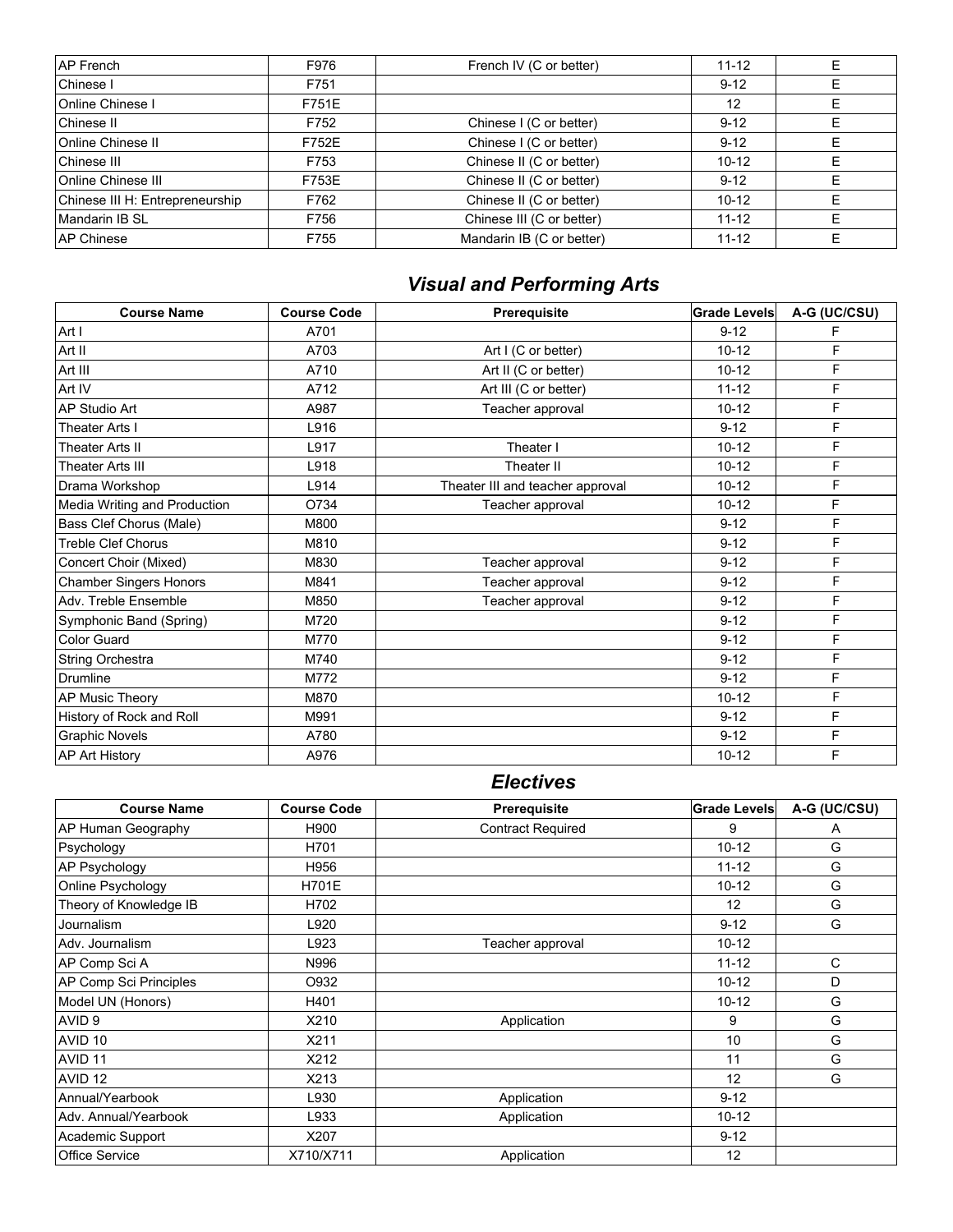| Teacher Assistant     | X870 | Application      | 12        |  |
|-----------------------|------|------------------|-----------|--|
| Leadership (ASB)      | X700 | Application      | $9 - 12$  |  |
| Library Media Science | X712 | Application      |           |  |
| <b>Peer Tutor</b>     | X890 | Teacher Approval | $10 - 12$ |  |

## *Physical Education*

| <b>Course Name</b>           | <b>Course Code</b> | Prerequisite              | <b>Grade Levels</b> | A-G (UC/CSU) |
|------------------------------|--------------------|---------------------------|---------------------|--------------|
| Physical Education           | P720               |                           | $9 - 12$            |              |
| Online Physical Education    | <b>P720E</b>       |                           | $9 - 12$            |              |
| <b>Weight Training</b>       | P749               |                           | $10 - 12$           |              |
| Colorguard/PE                | P770               |                           | $9 - 12$            |              |
| Marching Band/PE (Fall only) | P780               |                           | $9 - 12$            |              |
| Profesional Dance I          | O707               |                           | $9 - 12$            |              |
| Professional Dance II        | O709               | Professional Dance I      | $9 - 12$            |              |
| Professional Dance III       | O706               | Dance Instructor approval | $9 - 12$            |              |
| Pep Squad                    | P781               | Coach approval            | $9 - 12$            |              |
| <b>Athletics</b>             |                    | Coach approval            | $9 - 12$            |              |
| Health                       | S301E              |                           | 9                   |              |

## **\*To be a pathway completer, students must complete a level "02" and "03" course in sequence** *Career Education Programs*

| <b>Pathway</b>                | <b>Course Code</b> | <b>Prerequisite</b>     | Grade Levels | A-G (UC/CSU) |
|-------------------------------|--------------------|-------------------------|--------------|--------------|
| <b>Graphic Design</b>         |                    |                         |              |              |
| Career Focus Arts Media (01)  | O727               |                         | $9 - 12$     |              |
| Art of Graphic Design I (02)  | O942               |                         | $9 - 12$     |              |
| Art of Graphic Design II (03) | O952               | Art of Graphic Design I | $10 - 12$    |              |
| Professional Internship (03)  | O211               | Art of Graphic Design I | $10 - 12$    |              |

| Digital Photography Pathway  |                   |                        |           |  |
|------------------------------|-------------------|------------------------|-----------|--|
| Career Focus Arts Media (01) | O727              |                        | $9 - 12$  |  |
| Art of Digital Photo I (02)  | O748              |                        | $9 - 12$  |  |
| Art of Digital Photo II (03) | O737              | Art of Digital Photo I | $10 - 12$ |  |
| Professional Internship (03) | O <sub>2</sub> 11 | Art of Digital Photo I | $10 - 12$ |  |

| <b>Video Production Pathway</b>      |      |                            |           |  |
|--------------------------------------|------|----------------------------|-----------|--|
| Career Focus Arts Media (01)         | O727 |                            | $9 - 12$  |  |
| Art of TV/Video Production (02)      | O946 |                            | $9 - 12$  |  |
| Adv. Art of TV/Video Production (03) | O947 | Art of TV/Video Production | $10-12$   |  |
| Professional Internship (03)         | 0211 | Art of TV/Video Production | $10 - 12$ |  |

| <b>Animation Pathway</b>     |      |                    |           |  |
|------------------------------|------|--------------------|-----------|--|
| Career Focus Arts Media (01) | 0727 |                    | $9 - 12$  |  |
| Art of Animation I (02)      | O945 |                    | $9 - 12$  |  |
| Art of Animation II (03)     | O944 | Art of Animation I | $10-12$   |  |
| Professional Internship (03) | O211 | Art of Animation I | $10 - 12$ |  |

| <b>Engineering Pathway</b>                           |      |                                   |           |  |
|------------------------------------------------------|------|-----------------------------------|-----------|--|
| <b>Foundations of Tech &amp; Engineering</b><br>(02) | O605 |                                   | $9 - 12$  |  |
| Adv. Tech & Engineering (03)                         | O594 | Foundations of Tech & Engineering | $10-12$   |  |
| Professional Internship (03)                         | O252 | Foundations of Tech & Engineering | $10 - 12$ |  |

| <b>Computer Science Pathway</b>                |      |                                               |           |  |
|------------------------------------------------|------|-----------------------------------------------|-----------|--|
| <b>Foundations of Tech &amp; Engineering  </b> |      |                                               |           |  |
| (02)                                           | O605 |                                               | $9 - 12$  |  |
|                                                |      | Foundations of Tech & Engineering for pathway |           |  |
| AP Computer Sci Principles (03)                | O932 | completion                                    | $9 - 12$  |  |
| Professional Internship (03)                   | O274 | Foundations of Tech & Engineering             | $10 - 12$ |  |